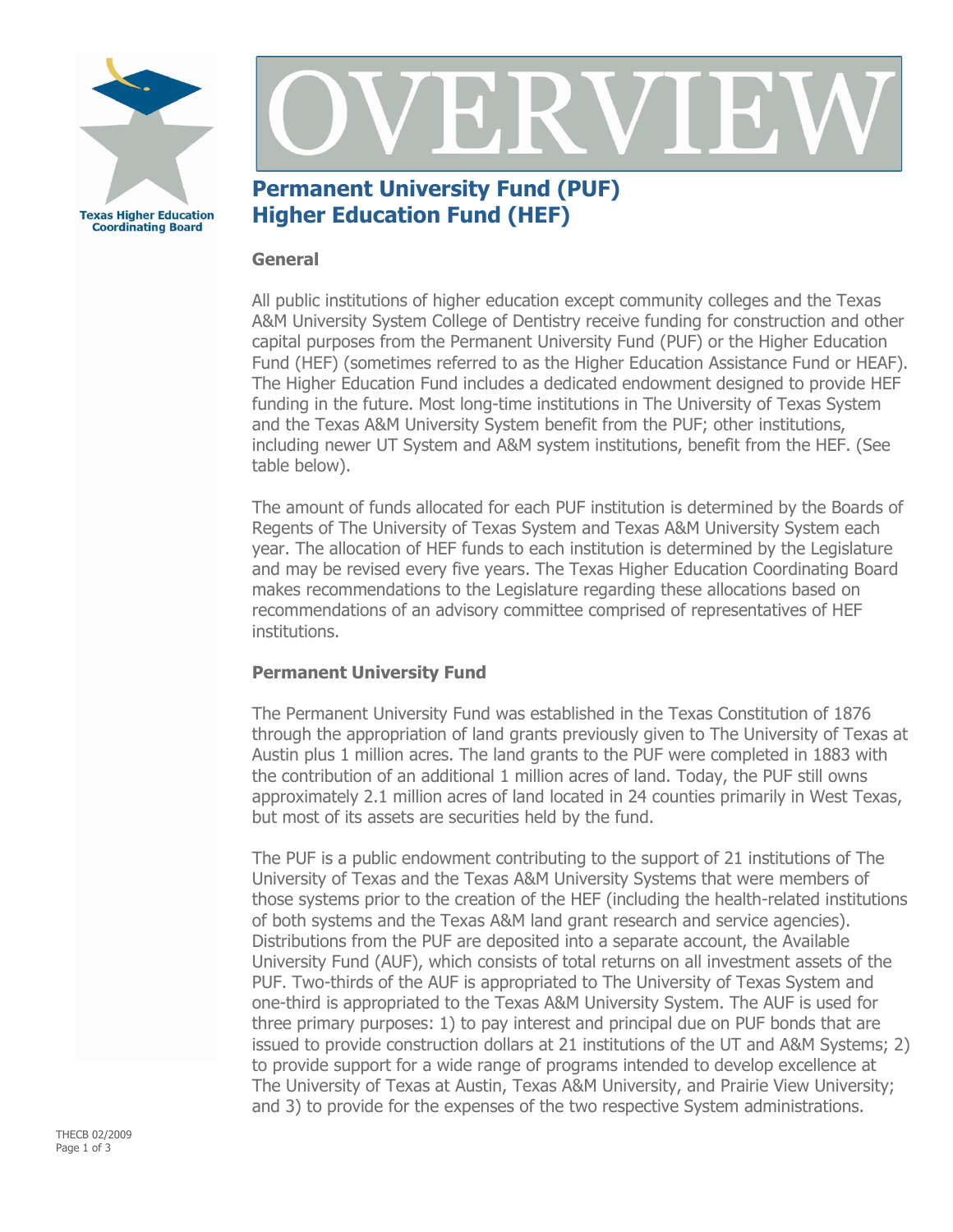The PUF is managed by the Board of Regents of the UT System. The UT System contracts with the University of Texas Investment Management Company (UTIMCO), a nonprofit investment organization, to provide day-to-day management of the PUF and other university investments. The Texas Constitution was amended in 1999 defining the AUF as consisting of distributions from the total return on all investment assets of the PUF.

## **Higher Education Fund (HEF)**

Amendments to the Texas Constitution (Section 17, Article VII) in 1984 and 1993 allow the Legislature to provide appropriations to universities, health-related institutions, and the Texas State Technical College institutions that do not share in the PUF income. This General Revenue appropriation, the Higher Education Fund (HEF), is used for many of the same purposes as the PUF. The institutions can acquire land; construct, repair, and rehabilitate buildings; and purchase capital equipment and library materials with HEF funds. They may use HEF allocations for debt service on HEF bonds. From 1986 through 1995, the Legislature appropriated \$100 million in HEF funds each year. The annual appropriation increased to \$175 million each year beginning in 1996. Beginning FY 2008, the annual appropriation increased to \$262.5 million each fiscal year.

Based on the 1984 amendment, the Legislature created a dedicated endowment, the permanent Higher Education Fund, in 1996 for the benefit of non-PUF institutions. Each year between 1996 and 2001, the permanent HEF received appropriations of \$50 million per year. Beginning in FY 2002, the \$50 million appropriated to the permanent HEF was reduced by the amount of interest earned on the endowment, and a corresponding amount was transferred to the Texas Excellence Fund for the benefit of HEF-eligible institutions. No appropriations to the permanent HEF were made for the 2004-05 biennium. At the end August 2008, the balance of the permanent HEF was \$576.2 million. The permanent HEF is managed by the Texas Treasury Safe Keeping Trust.

The Texas Constitution requires that investment returns of the permanent HEF be credited back to the fund until the fund balance reaches \$2 billion. As with the PUF, the corpus of the permanent HEF isn't spent. After the HEF balance reaches \$2 billion, annual appropriations to the HEF will end; 10 percent of the income from investments is to be added back to the fund and become part of the corpus of the HEF; and the remainder of the annual income, if any, is to be appropriated to HEF institutions.

| <b>PUF Institutions</b>                      | <b>HEF Institutions</b>                       |
|----------------------------------------------|-----------------------------------------------|
| <b>Excellence and Debt Service Funds</b>     | Texas A&M University-Corpus Christi           |
| The University of Texas at Austin            | <b>Texas A&amp;M International University</b> |
| <b>Texas A&amp;M University</b>              | Texas A&M University-Kingsville               |
| Prairie View A&M University                  | <b>Texas A&amp;M University-Commerce</b>      |
| The University of Texas System               | Texas A&M University-Texarkana                |
| <b>Texas A&amp;M University System</b>       | <b>West Texas A&amp;M University</b>          |
|                                              | <b>Lamar University</b>                       |
| <b>Debit Service Funds Only</b>              | Lamar Institute of Technology                 |
| The University of Texas at Arlington         | Lamar State College at Orange                 |
| The University of Texas at Dallas            | Lamar State College at Port Arthur            |
| The University of Texas at El Paso           | Sul Ross State University                     |
| The University of Texas of the Permian Basin | Sul Ross State University Rio Grande College  |
| The University of Texas at San Antonio       | <b>Angelo State University</b>                |
| The University of Texas at Tyler             | Sam Houston State University                  |
| Texas A&M University at Galveston            | <b>Texas State University-San Marcos</b>      |